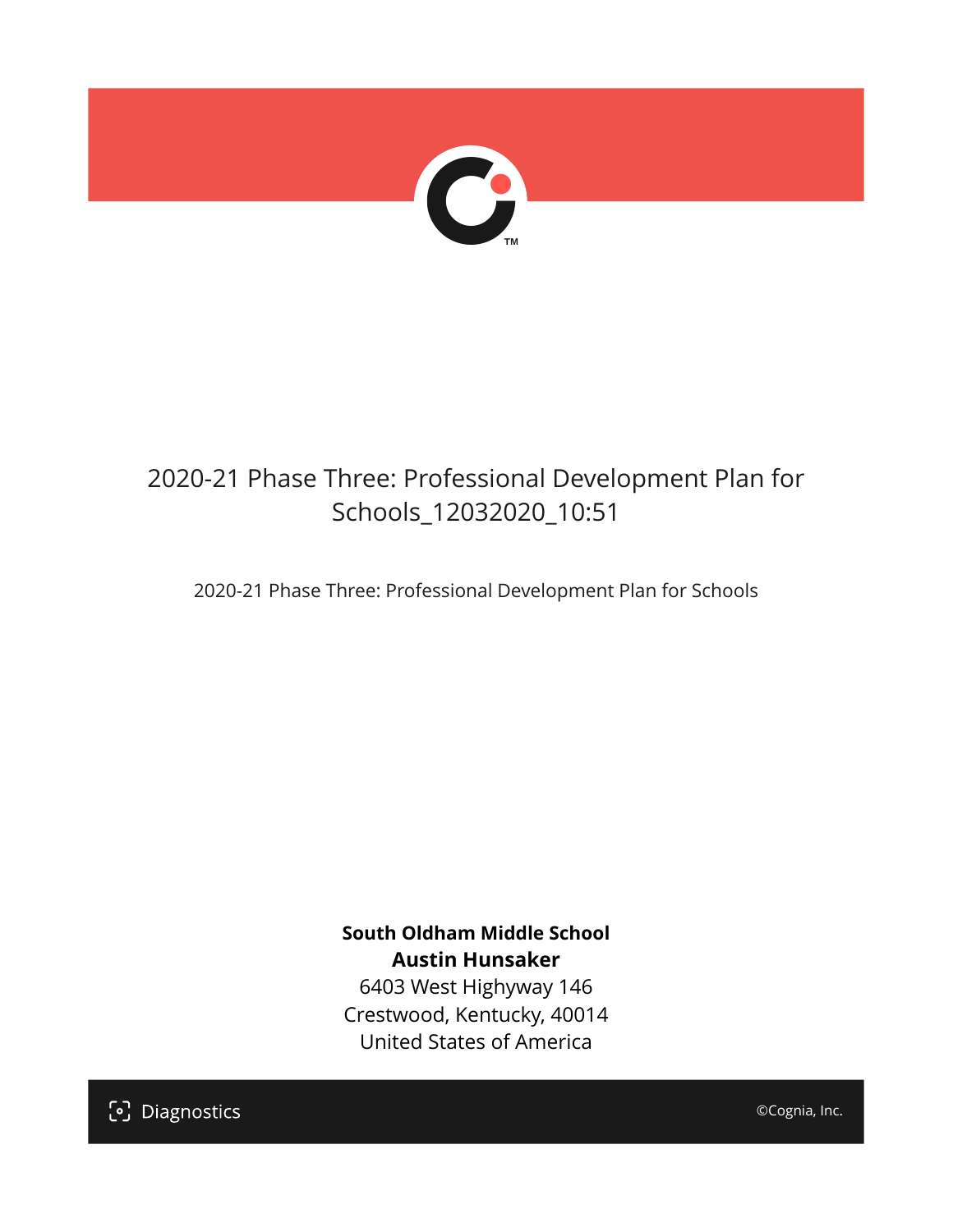2020-21 Phase Three: Professional Development Plan for Schools - 2020-21 Phase Three: Professional Development Plan for

Schools\_12032020\_10:51 - Generated on 01/12/2021

South Oldham Middle School

## **Table of Contents**

[3](#page-2-0) [2020-21 Phase Three: Professional Development Plan for Schools](#page-2-0)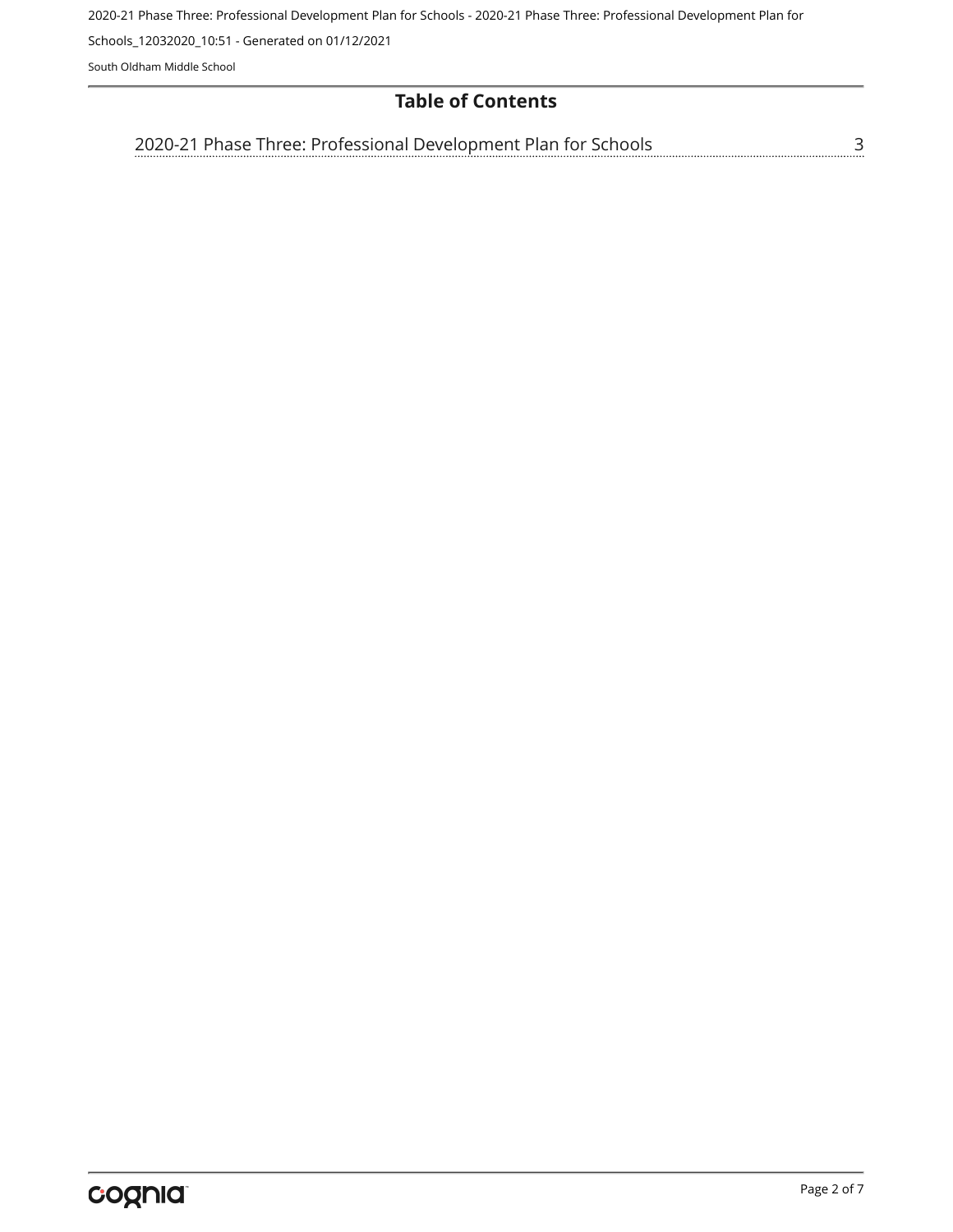## <span id="page-2-0"></span>**2020-21 Phase Three: Professional Development Plan for Schools**

The purpose of this diagnostic is to support the school in designing and implementing a professional development plan that aligns to the goals established in KRS 158.6451 and the local needs assessment. The basis of the professional development plan aligns to [704 KAR 3:035,](https://apps.legislature.ky.gov/Law/kar/704/003/035.pdf) which states the following:

Annual Professional Development Plan:

Section 2. Each local school and district shall develop a process to design a professional development plan that meets the goals established in KRS 158.6451 and in the local needs assessment. A school professional development plan shall be incorporated into the school improvement plan and shall be made public prior to the implementation of the plan. The local district professional development plan shall be incorporated into the district improvement plan and posted to the local district Web site prior to the implementation of the plan.

Section 3. Each school and local district professional development plan shall contain the following elements:

1. A clear statement of the school or district mission

2. Evidence of representation of all persons affected by the professional development plan

3. A needs assessment analysis

4. Professional development objectives that are focused on the school or district mission, derived from the needs assessment, and specify changes in educator practice needed to improve student achievement; and

5. A process for evaluating impact on student learning and improving professional learning, using evaluation results

1. What is the school's mission?

As facilitators of our vision for students, we believe that: - Trust is fostered when our commitment to our shared values is reflected in our actions - A deliberate Positive attitude creates a ripple effect for our SOMS family - Respecting every individual honors their inherent value and creates a positive learning environment - Helping ALL students embrace high expectations promotes confidence to reach their absolute potential - Holding each other accountable to support ALL students to reach their full potential is essential to their l

2. The needs assessment provides the framework for **all** schools to clearly identify their most critical areas for improvement that will be addressed in the planning process through the development of goals, objectives, strategies and activities.

Based on the most critical areas for improvement identified in the completed needs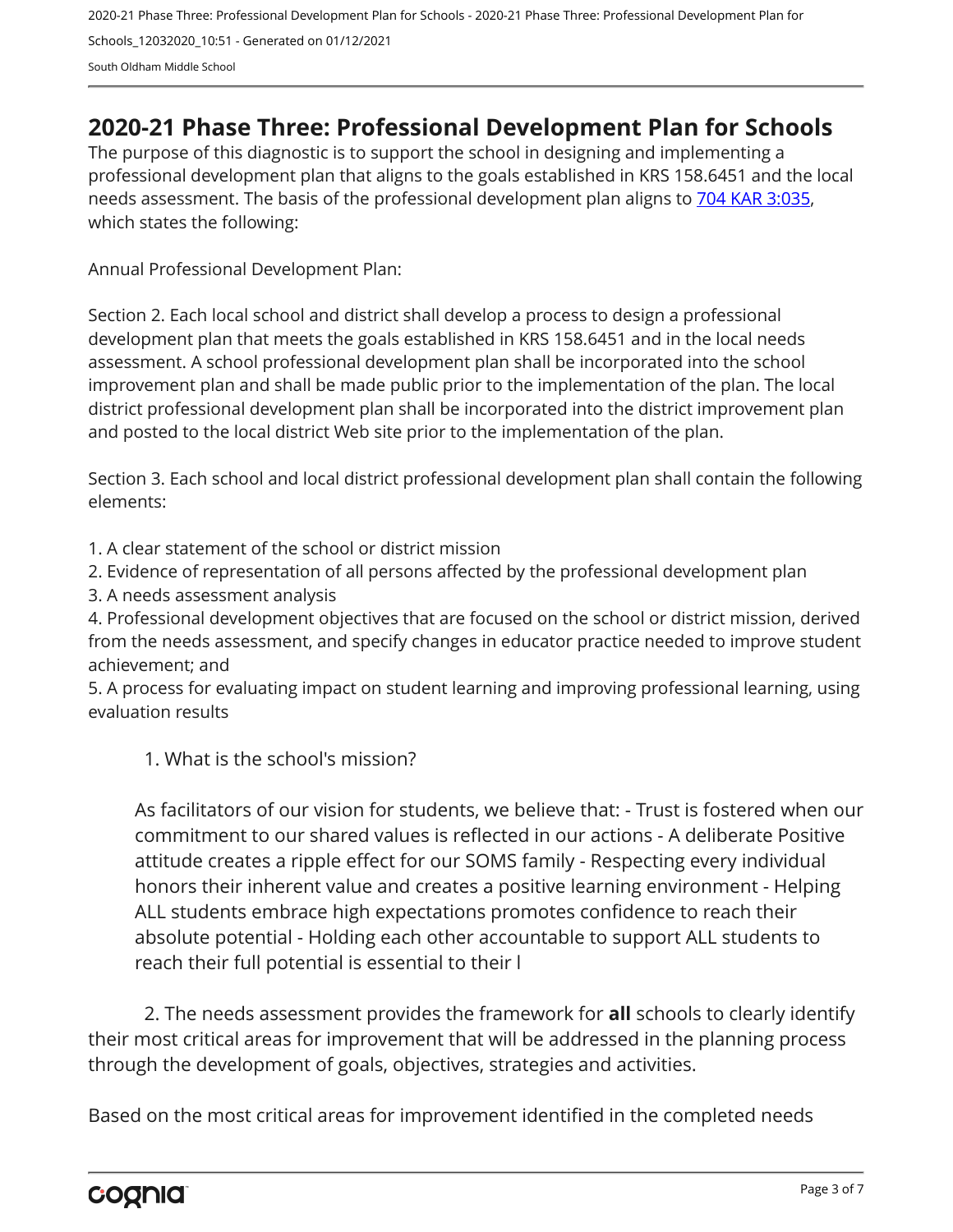assessment per [703 KAR 5:225](https://apps.legislature.ky.gov/law/kar/703/005/225.pdf) (3), what are the school's **top two priorities** for professional development that support continuous improvement?

GAP Closure for all sub-groups. Math Proficiency at all grades based on fall 2020 MAP projected growth

3. How do the identified **top two priorities** of professional development relate to school goals?

As a school we pledge to help ALL students reach their full potential

4a. For the first priority need, what are the specific objectives for the professional development aligned to the school goal(s)? Consider the long and short term changes that need to occur in order to meet the goal.

Staff PD to improve our efficacy in co-teaching Utilization small group instruction for our GAP students on NTI Wednesday's for remediation or extension

4b. What are the intended results? (student outcomes; educator beliefs, practices, etc.)

For all teachers to share collective responsibility for all students (mindset) For our GAP populations to receive the support they need.

4c. What will be the indicators of success? Consider the completed actions or markers that need to occur that would indicate the goals and objectives have been achieved.

Closing of the achievement gap

4d. Who is the targeted audience for the professional development?

Teachers and other support staff

4e. Who is impacted by this component of professional development? (students, teachers, principals, district leaders, etc.)

All stakeholders (teachers, students, principals, etc.)

4f. What resources are needed to support the professional development? (staff, funding, technology, materials, time, etc.)

Time and appropriate materials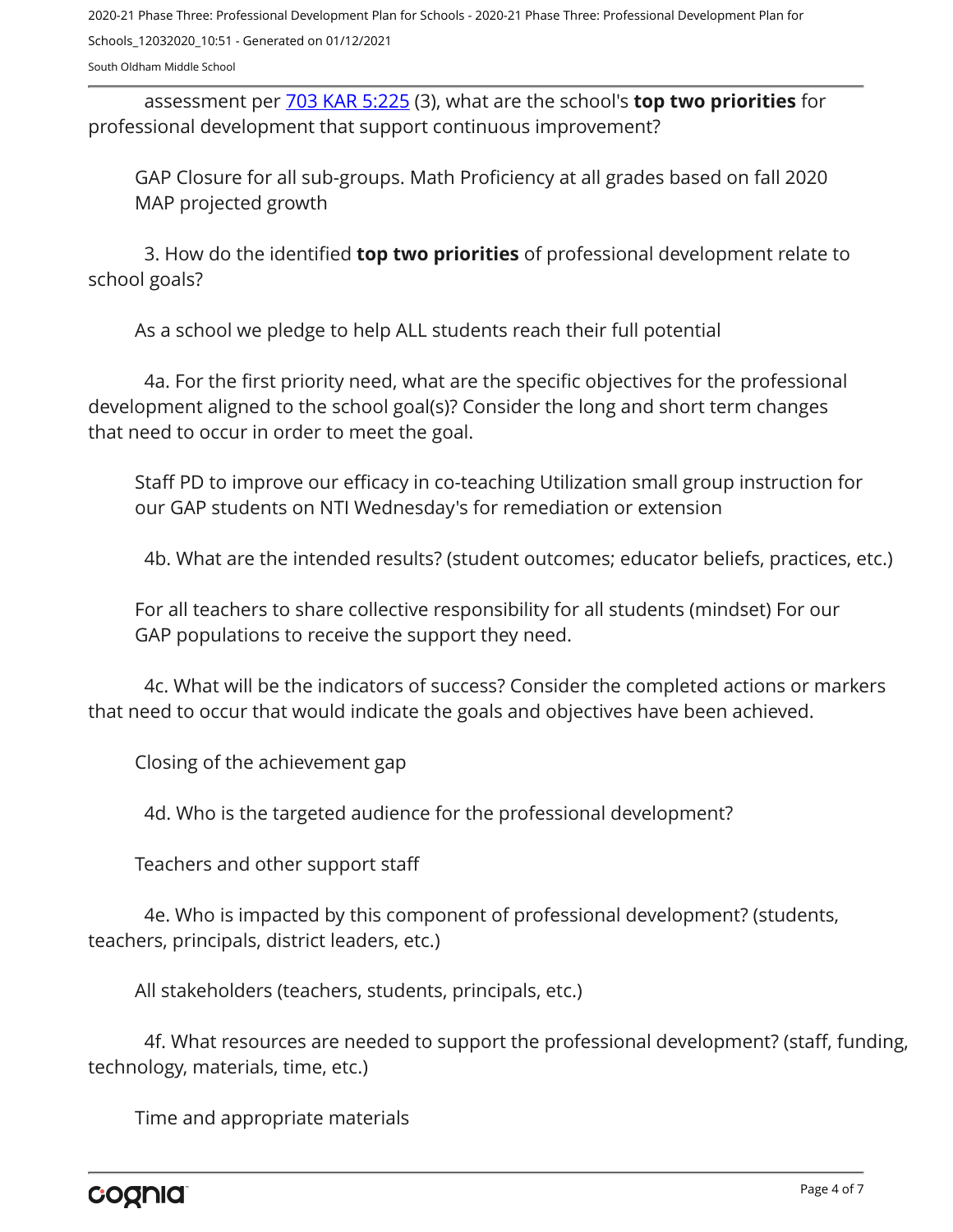4g. What ongoing supports will be provided for professional development implementation? (coaching, professional learning communities, follow up, etc.)

coaching and PLC guidance

4h. How will the professional development be monitored for evidence of implementation? Consider data (student work samples, grade-level assessments, classroom observations, etc.) that will be gathered, persons responsible and frequency of data analysis.

assessments, observations, PLC documentation and other appropriate data sources

5a. For the second priority need, what are the specific objectives for the professional development aligned to the school goal(s)? Consider the long and short term changes that need to occur in order to meet the goal.

To improve our Math Proficiency and growth across all grade levels

5b. What are the intended results? (student outcomes; educator beliefs, practices, etc.)

Math proficiency and growth increase over the 2020/21 school year

5c. What will be the indicators of success? Consider the completed actions or markers that need to occur that would indicate the goals and objectives have been achieved.

Math proficiency and growth increase over the 2020/21 school year

5d. Who is the targeted audience for the professional development?

Math Teachers

5e. Who is impacted by this component of professional development? (students, teachers, principals, district leaders, etc.)

Students and Teachers

5f. What resources are needed to support the professional development? (staff, funding, technology, materials, time, etc.)

resources and time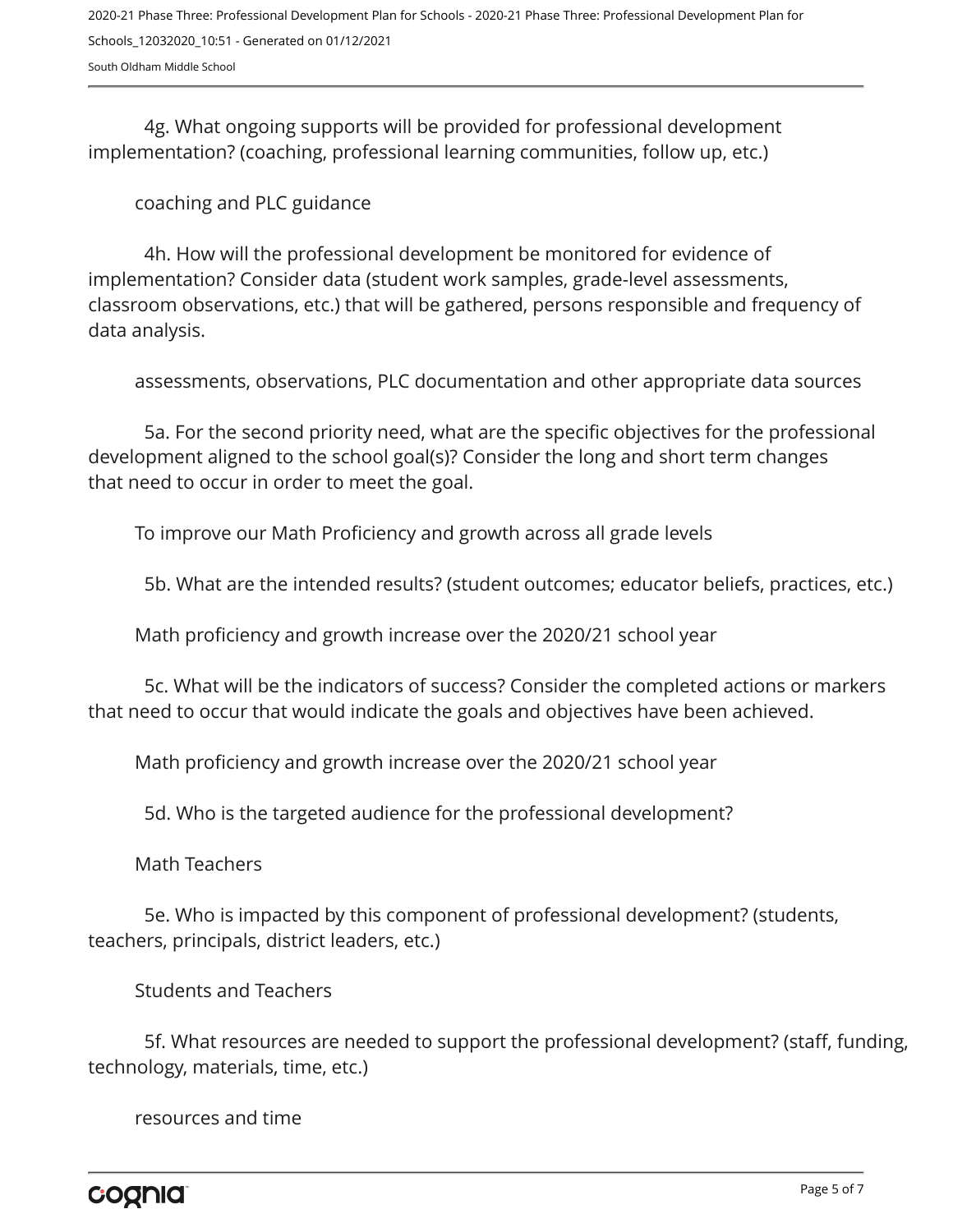5g. What ongoing supports will be provided for professional development implementation? (coaching, professional learning communities, follow up, etc.)

Coaching and PLC guidance

5h. How will the professional development be monitored for evidence of implementation? Consider data (student work samples, grade-level assessments, classroom observations, etc.) that will be gathered, persons responsible and frequency of data analysis.

Student work, assessment data, PLC Documentation, MAP Data

6. Optional Extension: If your school has identified additional professional development priorities that you would like to include, you may upload an attachment with the answers to question 3 and a-h as seen in questions 4 and 5. If you do not wish to include an optional extension, please list N/A in the space provided below.

N/A